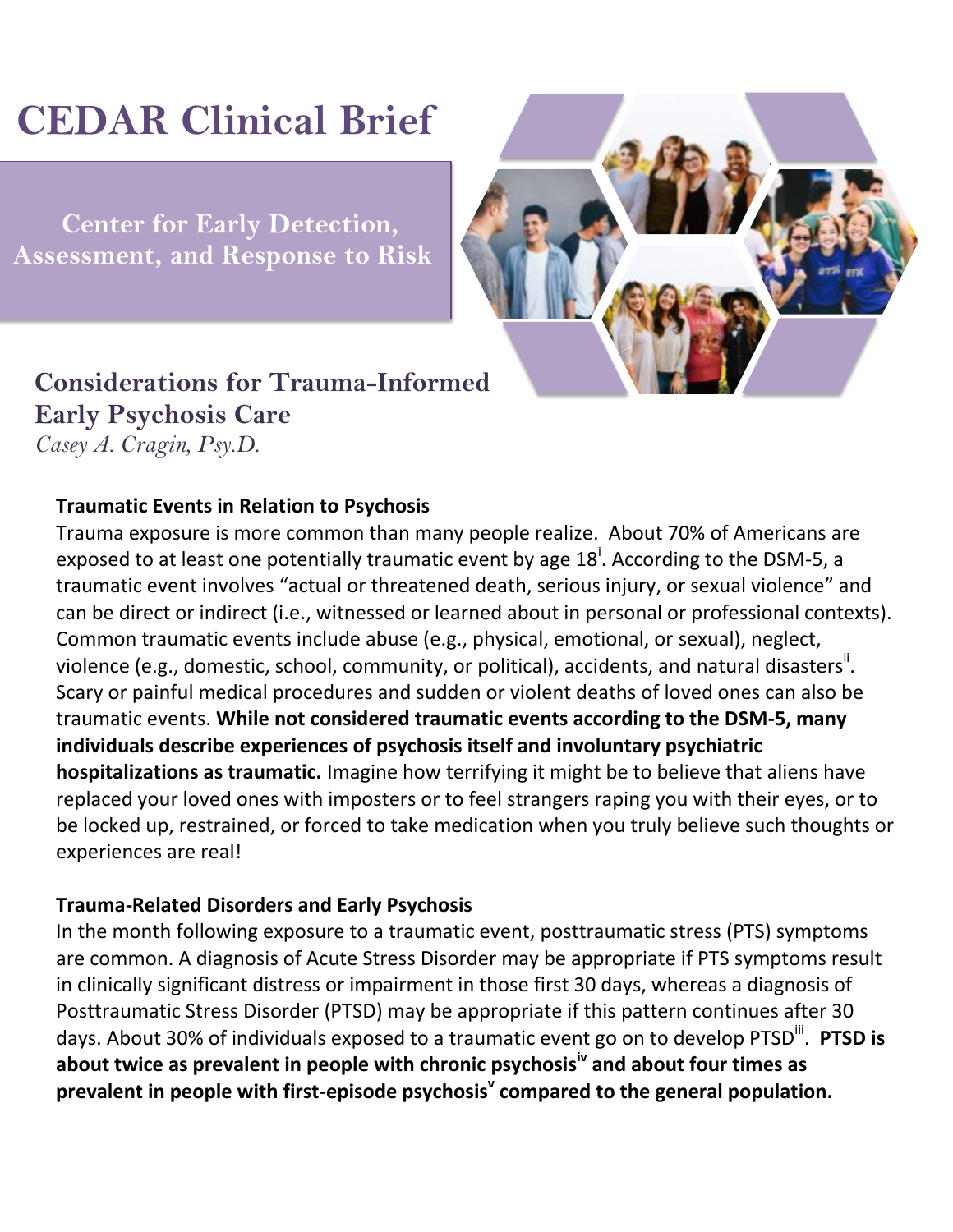Some theories<sup>vi, vii</sup> suggest that people with a history of PTSD may be more vulnerable to psychosis due to common maintenance factors. For example, intrusive thoughts and images are common in both problems: in PTSD, these intrusions might include having thoughts or images about a traumatic event in the days or weeks following a traumatic event, whereas, in psychosis, these intrusions might include thinking others are thinking negatively about you, hearing your name being called when no one is there, or seeing something out of the corner of your eye. People who go on to develop PTSD, and possibly psychosis, may interpret these intrusions as evidence of current or future threats (i.e., rather than as a normal reaction to a past threat) to their wellbeing or as evidence of permanent, negative changes. As a result, they may respond to these intrusions with strong, negative emotions or unhelpful behaviors (e.g., paying too much attention to them, or trying to avoid people, places, or situations they associate with them).

#### **Treating Trauma-Related Disorders and Early Psychosis**

While we know that PTSD and psychosis commonly co-occur, we are just beginning to understand how best to treat them together. Providers are often confused about how to tease apart trauma and psychosis and anxious about how to treat them when they co-occur<sup>viii</sup>. Because individuals with past or current psychosis have historically been excluded from most PTSD treatment studies, research hasn't yet helped to clarify and calm these confusions and anxieties<sup>ix,x</sup>. Sadly, this can lead to one or both problems being undertreated or untreated<sup>xi</sup>. **Promising new research, however, suggests that evidence-based treatments for PTSD are safe and effective for addressing PTS symptoms and psychotic symptoms in individuals with**  PTSD and chronic psychosis<sup>xii,xii,xiv,xv</sup>. In addition, interventions geared toward preparing clients for exposure treatments for PTSD are highly compatible with common cognitivebehavioral treatments used to treat mood, anxiety, and psychosis spectrum symptoms.

#### **Preparing Clients with Early Psychosis for Exposure Treatment for PTSD**

- *Psychoeducation: Provide accurate information about trauma, PTS symptoms, and psychosis spectrum symptoms*
- *Relaxation Skills: Develop 1-3 relaxation skills to effectively reduce physical tension*
- *Affect Recognition and Regulation Skills: Learn to accurately identify affective states, rate their intensity using a subjective units of distress (i.e., SUDs) scale, and develop 1-3 skills to decrease negative emotions and/or increase positive emotions*
- *Cognitive Skills: Learn about the difference between and changeability of thoughts, feelings, and behaviors, as well as about how they influence each other*
- *Relapse Prevention Planning: Develop a clear plan for monitoring and responding to possible symptom exacerbations*